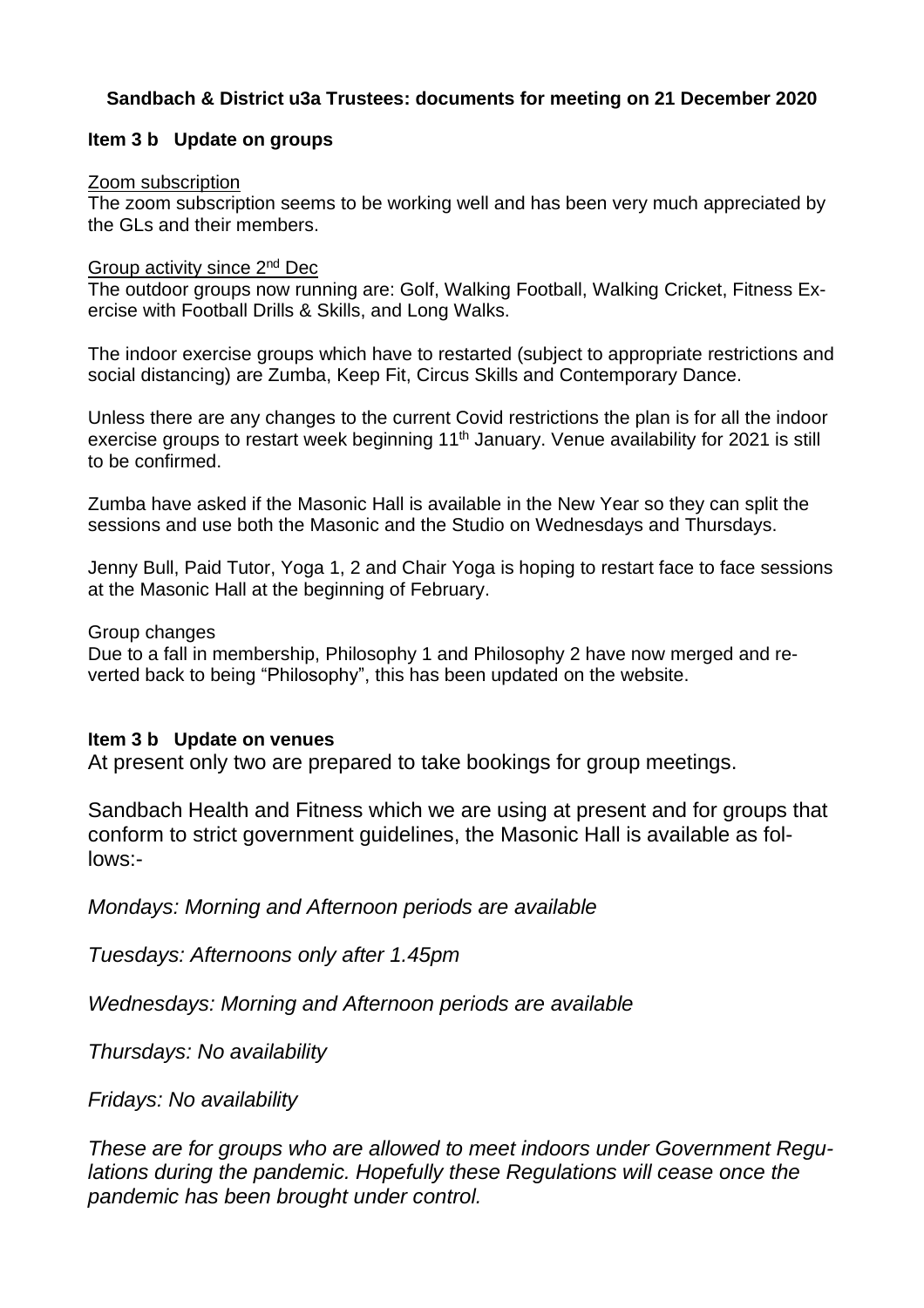*There will be a very few occasions when the Hall will be required for Masonic functions (as has always been the case), but I expect these to be confined to no more than 3 Monday afternoons during the whole year.*

*Charges for 2021 will be £25 per half-day session and £12.50 per half-day for use of the Lounge for smaller groups.*

I have not had a reply from the Wesley Centre but I doubt if they are open for booking at present.

The Town Hall ballroom is still in use every morning by the Boys School until their building project is completed.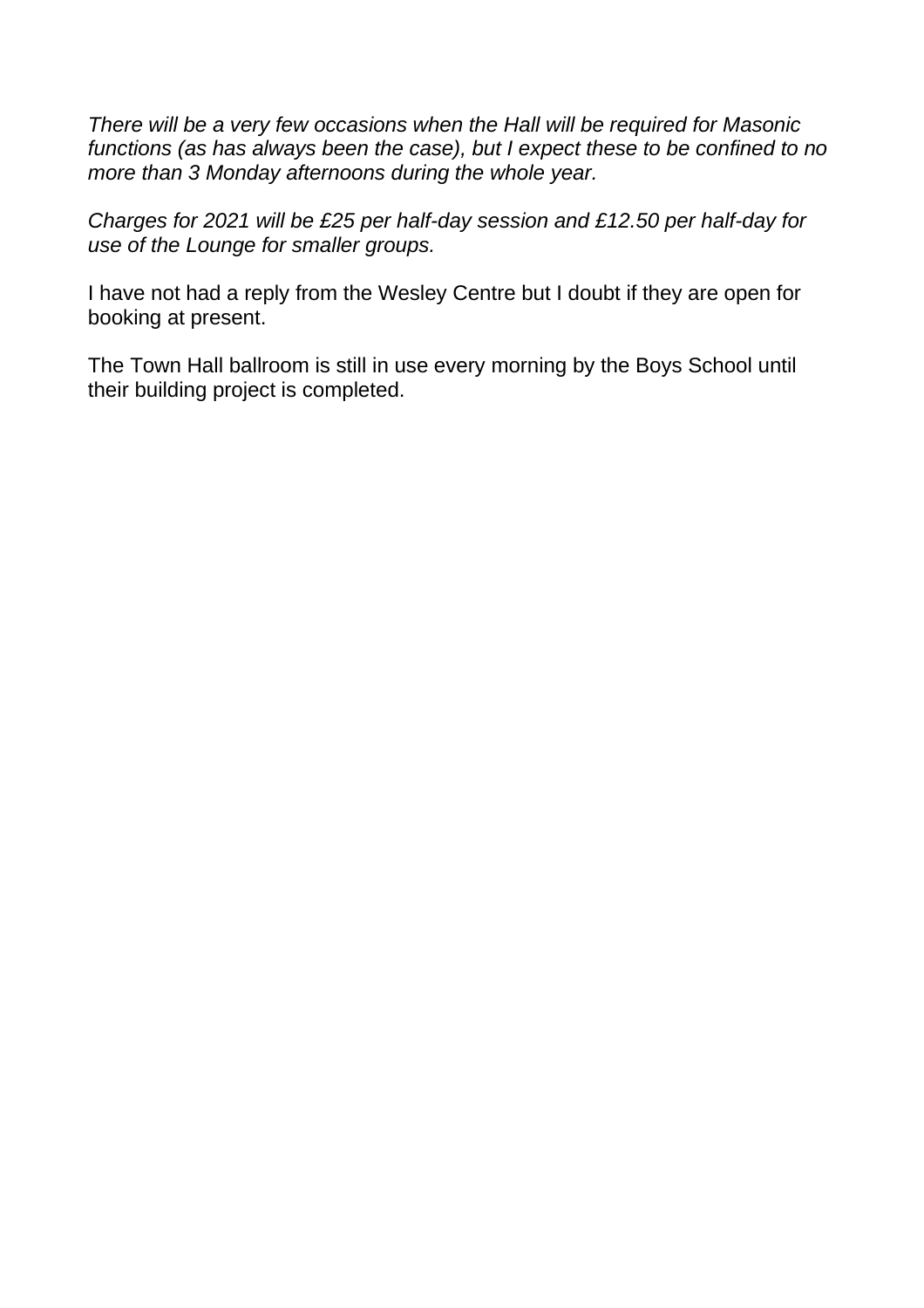# **Item 4 Membership update**

December 2020





|                                |        | 2018-19 2019 - 20 2020 - 21 |        |
|--------------------------------|--------|-----------------------------|--------|
| <b>New Members</b>             | 216    | 204                         | 13     |
| <b>Renewing Members</b>        | 1231   | 1260                        | 1117   |
| <b>Not Yet Renewed</b>         | 117    | 163                         |        |
| <b>Total No of Members</b>     | 1447   | 1464                        | 1130   |
| %Renewed                       | 87.93  | 87.08                       | 76.35  |
| Change from previous year      | 1423   | 17                          | $-333$ |
| Total No as % of previous year | 103.36 | 101.17                      | 77.24  |
| <b>Renewed Online</b>          | 319    | 412                         | 550    |
| % Renewed Online               | 25.91  | 32.70                       | 49.24  |
| <b>Joined Online</b>           | 86     | 90                          | 11     |
| % Joined Online                | 39.81  | 44.12                       | 84.62  |
| Renewed / Joined Manual        | 1038   | 959                         | 569    |
| Left                           | 52     | 24                          | 20     |
| Lapsed                         | 108    | 163                         | 328    |

| No. of New Members    |
|-----------------------|
| since last New        |
| <b>Member Morning</b> |
| Invitation            |
|                       |
|                       |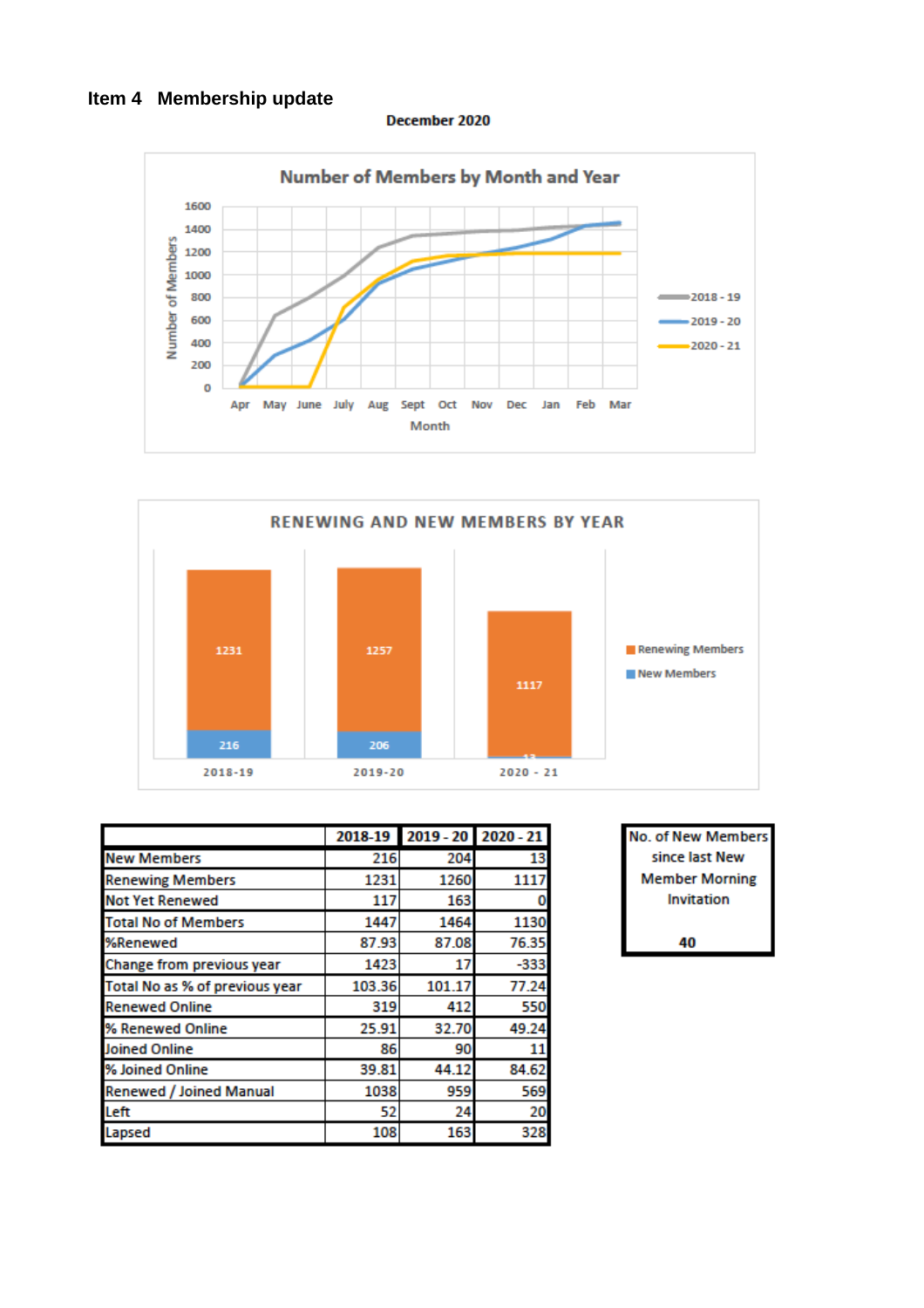## **Item 5 Finance Report**

#### **Balances at end of November:**

| Account Name                          | <b>Nov-20</b> | $Oct-20$   | Diff.   |
|---------------------------------------|---------------|------------|---------|
| NatWest Current Account <sup>*1</sup> | £12,202.07    | £12,575.35 | £373.28 |
| NatWest Business Reserve Account      | £21,634.23    | £21,634.05 | £0.18   |
| PayPal                                | £191.65       | £216.05    | £24.40  |
| Cash in hand                          | £100.50       | £65.00     | £35.50  |
| Total                                 | £34,128.45    | £34,490.45 | £362.00 |

\*1 – Current Account Balance excludes unpresented cheques. Outstanding cheques of £40.00 are expected in November 2020.

#### **General Notes**

- With very few groups running, due to covid, restrictions there are very few transactions this month
- This month's decrease in overall balances has been a result of expense payments; mainly AGM costs and Zoom subscriptions.
- There is just one outstanding cheque to be presented in respect of the social trip refunds (£40)
- NatWest signatories have been amended, there are now 4; Myself, Stuart Naylor, Alan Casey, Alice Holmes.
- The PayPal balance is predominantly made up of payments from Choir participants. We have a meeting scheduled on Monday 14<sup>th</sup> December to discuss the accounting procedures.

#### **Issues Outstanding**

1. We have yet to receive a corrected invoice from the Health & Fitness studio at the Rugby club which should be a cost of £306.25

## **Post Month End update**

• Nothing to report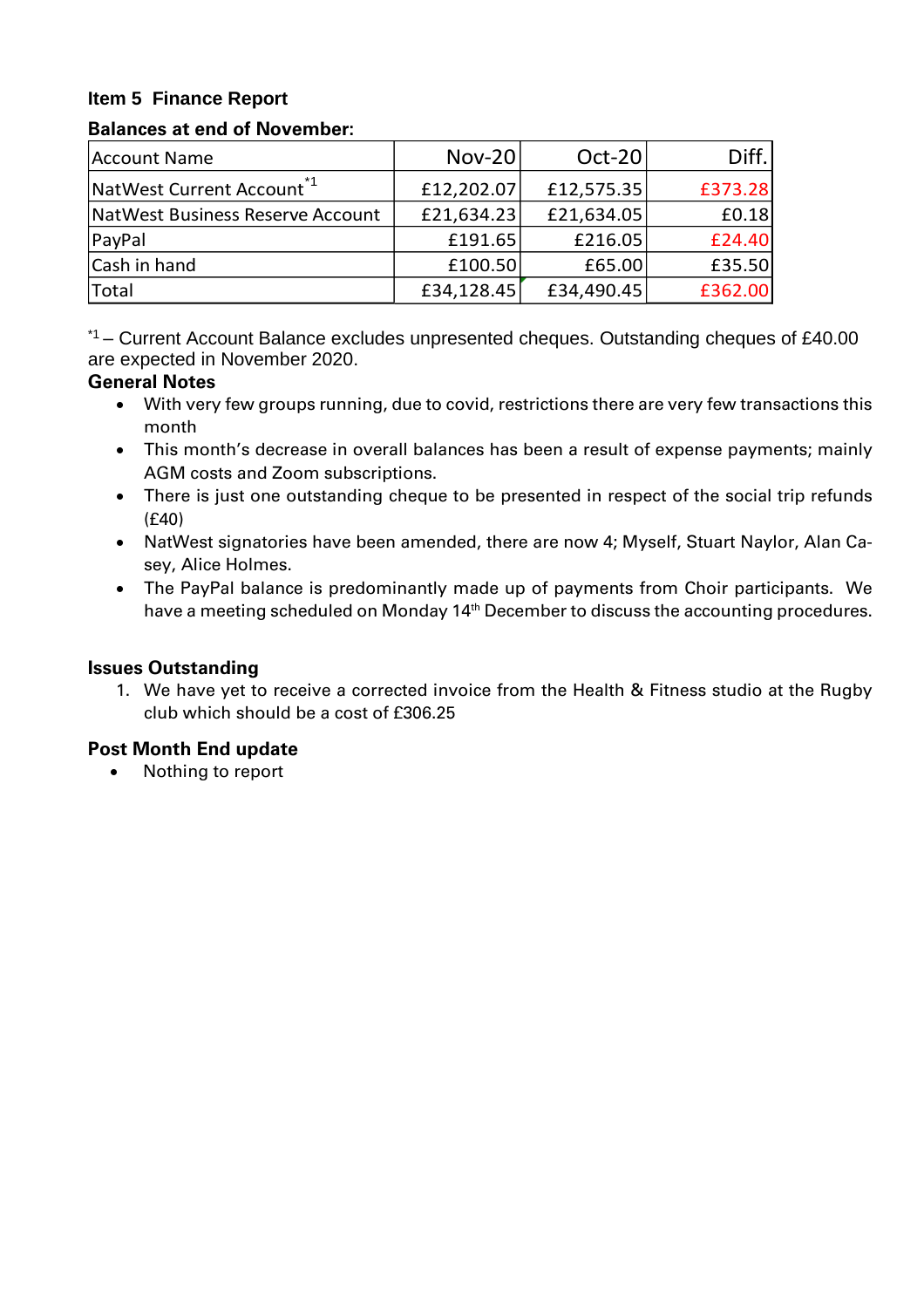## **Item 7 u3a local cluster meeting**

# **SE Cheshire Cluster meeting, held on Tuesday December 1 st 2020**

The group was introduced to our new NW Trustee Neil Stevenson (NS) who stated that:

- He is seeking a volunteer with suitable skill sets to take on the role of Regional PR Adviser (Previously mentioned in our weekly update)
- if U3As continue, post-Covid, to hold virtual AGMs or to use a hybrid form, they will need to change their constitution.
- In future the former National U3A Office will be referred to simply as the U3A Office.

A discussion took place with NS around the ability of u3as to demonstrate diversity given that u3as do not collect the appropriate data. NS responded that this had to be measured by quality rather than quantity of measurements including welcome, retention etc.

The use of anonymised age-range data was raised but Neil Stevenson was opposed to that, because it might breach GDPR. Pam Thomas agreed that age-range data would be helpful to inform planning in each U3A.

## **Online voting for AGMs.**

Stuart Naylor asked what methods other U3As used:

- Mark Barley: Knutsford used email and postal forms, and had a high turnout;
- John Bardgett: Congleton used Google forms, and had higher turnout than usual;
- Mike Anderson: Northwich used a questionnaire which ensured the quorum was reached, and had more online returns than usual;
- Hilary Scarratt: West Cheshire Rural used Beacon and requested email responses from members, attracting more participants than usual.

## **Joining other U3A's Interest Groups.**

Although some U3As were able to offer participation in Interest Groups to members of other U3As, the response was patchy. It was agreed that this was an issue that might become more relevant post-Pandemic.

Holmes Chapel would compile a list of Interest Groups in the Cluster able to welcome members from other Cluster U3As.

Christine Maughan raised the possibility of reciprocal membership arrangements between U3As. No conclusion was reached although there was a general feeling that any such arrangement should be as simple as possible, which might mean individuals becoming associate members of more than one U3A.

## **AOB**

Stuart Naylor commented that there was a discrepancy between the latest U3A update on Covid restrictions and current Government Guidelines.

Neil Stevenson noted that the Ramblers 'Association guidelines now allowed for up to thirty walkers to walk together. This would be covered by U3A insurance, but would mean that the risk assessment undertaken by the Group leader (and the individual walkers) might have to be adjusted.